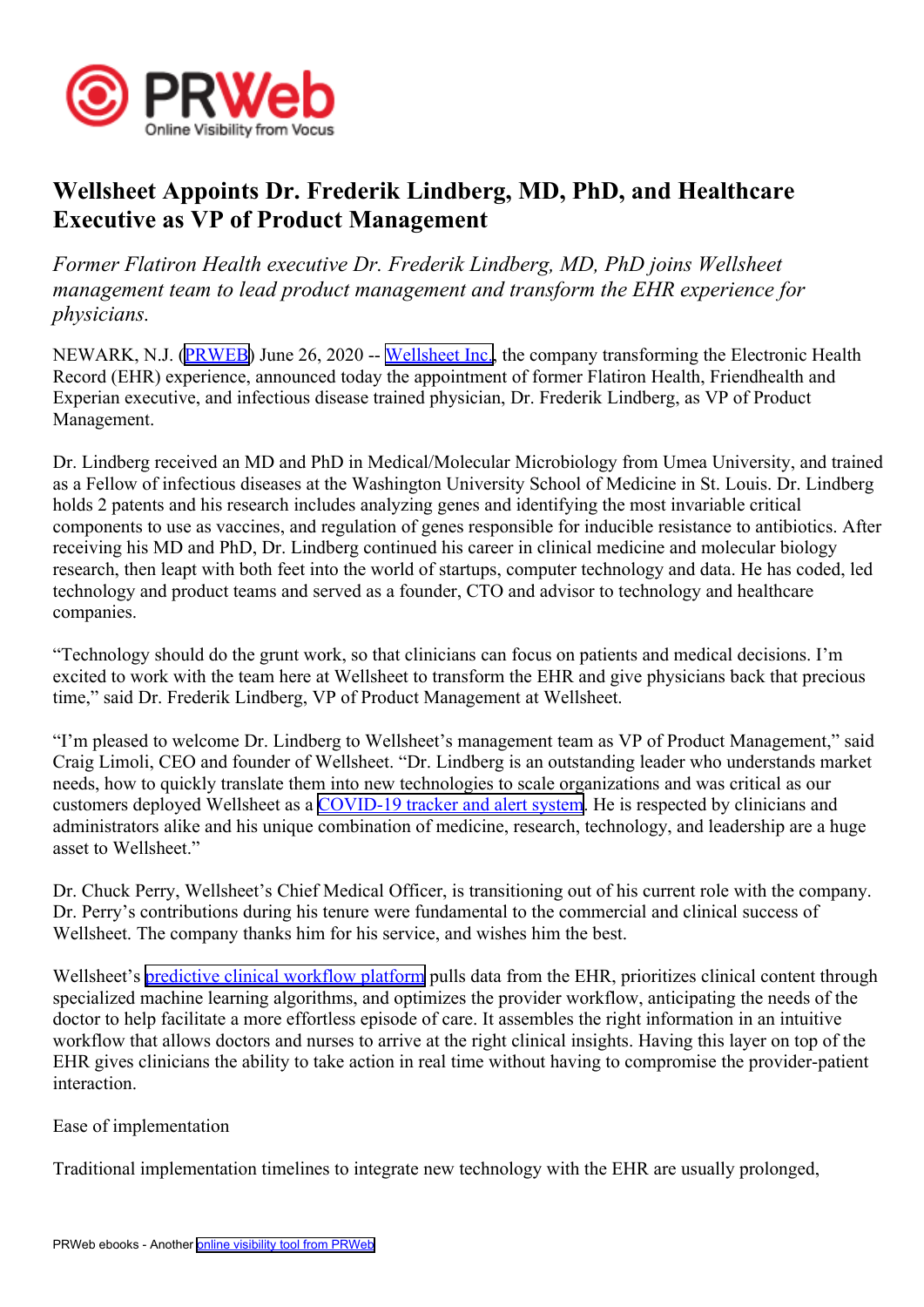

cumbersome and costly affairs. Wellsheet uses the Fast Healthcare Interoperability Resources (FHIR) application programming interfaces (APIs), and can pull and prioritize key patient data from multiple data sources for an accelerated implementation and deployment timeline. It also extends the experience to any web browser and any device, such as <sup>a</sup> tablet or mobile phone, with the same fidelity, and look and feel, across different environments. This is <sup>a</sup> huge plus for clinicians working across various sites of service in the same facility, or across different EHRs between facilities and different health systems. Wellsheet is <sup>a</sup> complementary and seamless part of the EHR and is available through the [Cerner](https://code.cerner.com/apps/wellsheet) and [Epic](https://apporchard.epic.com/Gallery?id=1376) marketplaces.

## About Wellsheet

Wellsheet's predictive clinical workflow platform uses the FHIR API standards to work within an existing EHR to surface the most relevant content for physicians in <sup>a</sup> view that is contextualized and prioritized for their needs. Its AI-powered workflow is intuitive and integrated with the leading EHRs to reduce <sup>a</sup> physician's time in the EHR, lessening physician burnout and improving the quality of patient care. Wellsheet's SaaS-based offering is deployed in large healthcare providers. Learn more at [http://www.Wellsheet.com](https://www.wellsheet.com/), follow us on Twitter [@Wellsheet\\_Inc](https://twitter.com/Wellsheet_Inc) on [Linkedin](https://www.linkedin.com/company/wellsheet/?viewAsMember=true) or contact us at info@wellsheet.com

Wellsheet Press Contact: Mari Mineta Clapp Mari@Wellsheet.com (408)398-6433 @Mari Mineta Clapp